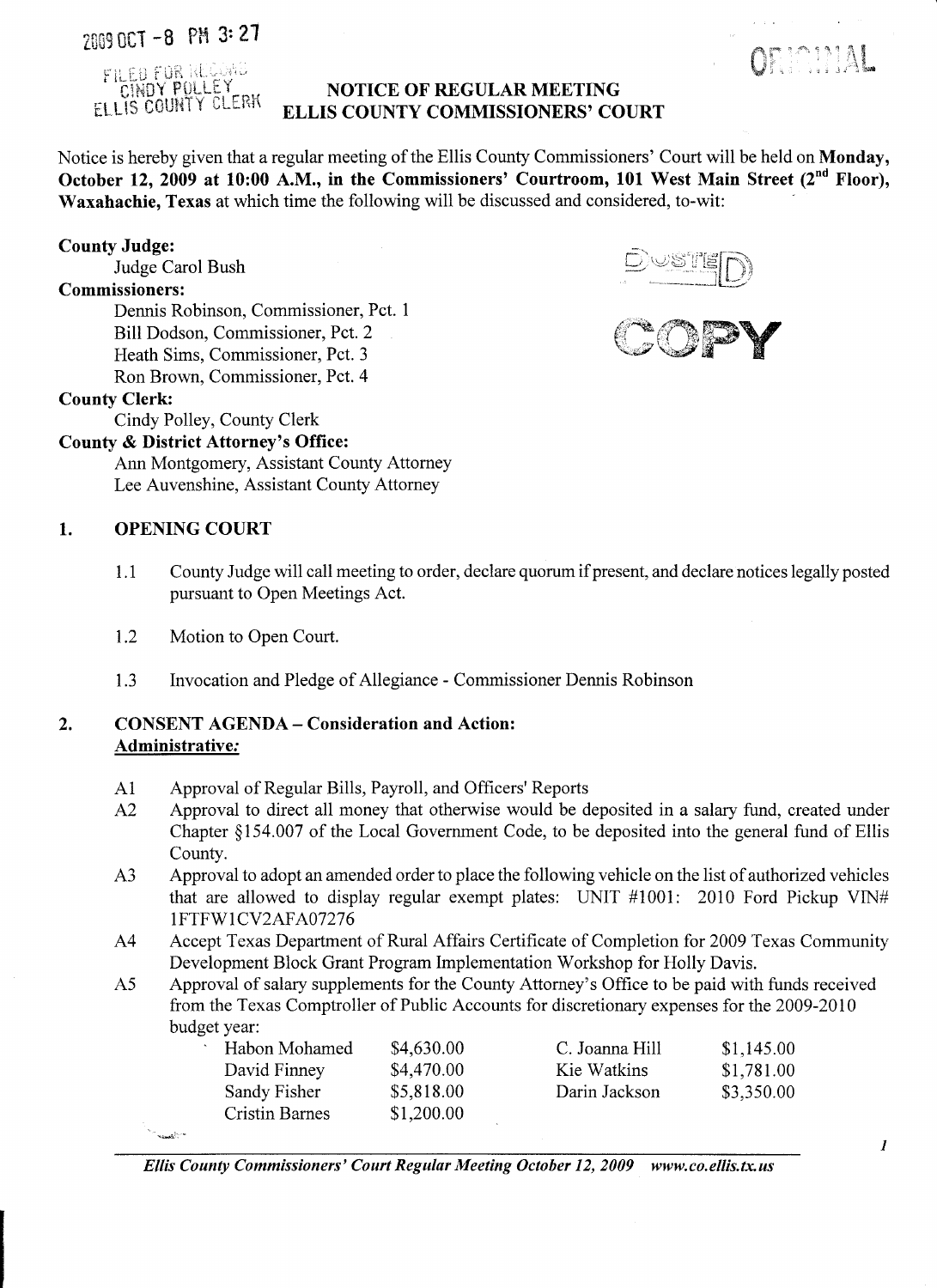- A6 Approval to change job titles in the Engineering office from Watershed Technician to Technician I and from GIS Technician to Technician II.
- A 7 Approval and Certification of the Minutes from the Commissioners' Court Agenda dated:

| <b>August 10, 2009</b>     | Regular | <b>August 24, 2009</b>     | Regular |
|----------------------------|---------|----------------------------|---------|
| September 8, 2009          | Special | September 14, 2009 Regular |         |
| September 17, 2009 Special |         | September 28, 2009 Regular |         |

#### Financial:

- Fl From 001-0614-50821 Uniform, 001-0614-50819 Computer, 001-0614-50810 Tires, 001-0614- 50809 Auto Repair, 001-0614-50805 Conference, 001-0614-50808 Gas to 001-0614-50703 Telephone, 001-0614-50811 Insurance, 001-0614-50801 Supplies - Mike Jones, Constable, Pct. 4
- F2 From 042-0942-40087 Sheriff Federal Forfeiture to 042-0942-50811 Auto Purchase Johnny Brown, Sheriff
- F3 From 010-0653-40928 Auction Proceeds to 010-0653-50802 Equipment Bill Dodson, Commissioner, Pct. 2
- F4 From 001-0613-50806 Bond/Dues, 001-0613-50801 Supplies, 001-0613-50503 Certification Pay to 001-0613-80809 Auto Repairs, 001-0613-50821 Uniform Expense, 001-0613-50703 Telephone -Jimmie Ray, Constable, Pct. 3
- F5 From 042-0942-40087 Sheriff Federal Forfeiture to 042-0942-50811 Auto Purchase Johnny Brown, Sheriff
- F6 From 005-0703-50915 Asphalt to 005-0703-50910 Gas/Oil- Heath Sims, Commissioner, Pct. 3
- F7 From 006-0754-40008 Interlocal to 006-0754-50911 Gravel Ron Brown, Commissioner, Pct. 4
- F8 From 009-0602-50807 Gen Expense to 009-0602-50962 Lubricants Dennis Robinson, Commissioner, Pct. 1
- F9 From 001-0612-50806 Bond/Dues, 001-0612-50805 Conference, 001-0612-50802 Equipment to 001-0612-50810 Tires, 001-0612-50801 Supplies, 001-0612-819 Computers - Terry Nay, Constable, Pct. 2

# 3. ADMINISTRATIVE

in teach

- 3.1 Consideration and action to approve a proclamation declaring October 25-31, 2009 as Red Ribbon Week in Ellis County.
	- $\blacksquare$ Carol Bush, County Judge
- 3.2 Pursuant to Section 545.355 of the Texas Transportation Code, consideration and action to alter the speed limit on Hampton Road south of the Red Oak Creek Bridge from 35 MPH to 30 MPH due to the Commissioners Court's determination that the previous prima facie speed limit on the road was unreasonable and unsafe.
	- Ron Brown, Commissioner, Pct. 4
- 3.3 Consideration and action to approve an Interlocal Cooperation Contract between County of Ellis and City of Italy beginning October 1, 2009 through September 30, 2010.
	- Heath Sims, Commissioner, Pct. 3
- 3.4 Consideration and action to approve an Interlocal Cooperation Contract between County of Ellis and City of Maypearl beginning October 1,2009 through September 30, 2010.
	- Heath Sims, Commissioner, Pct. 3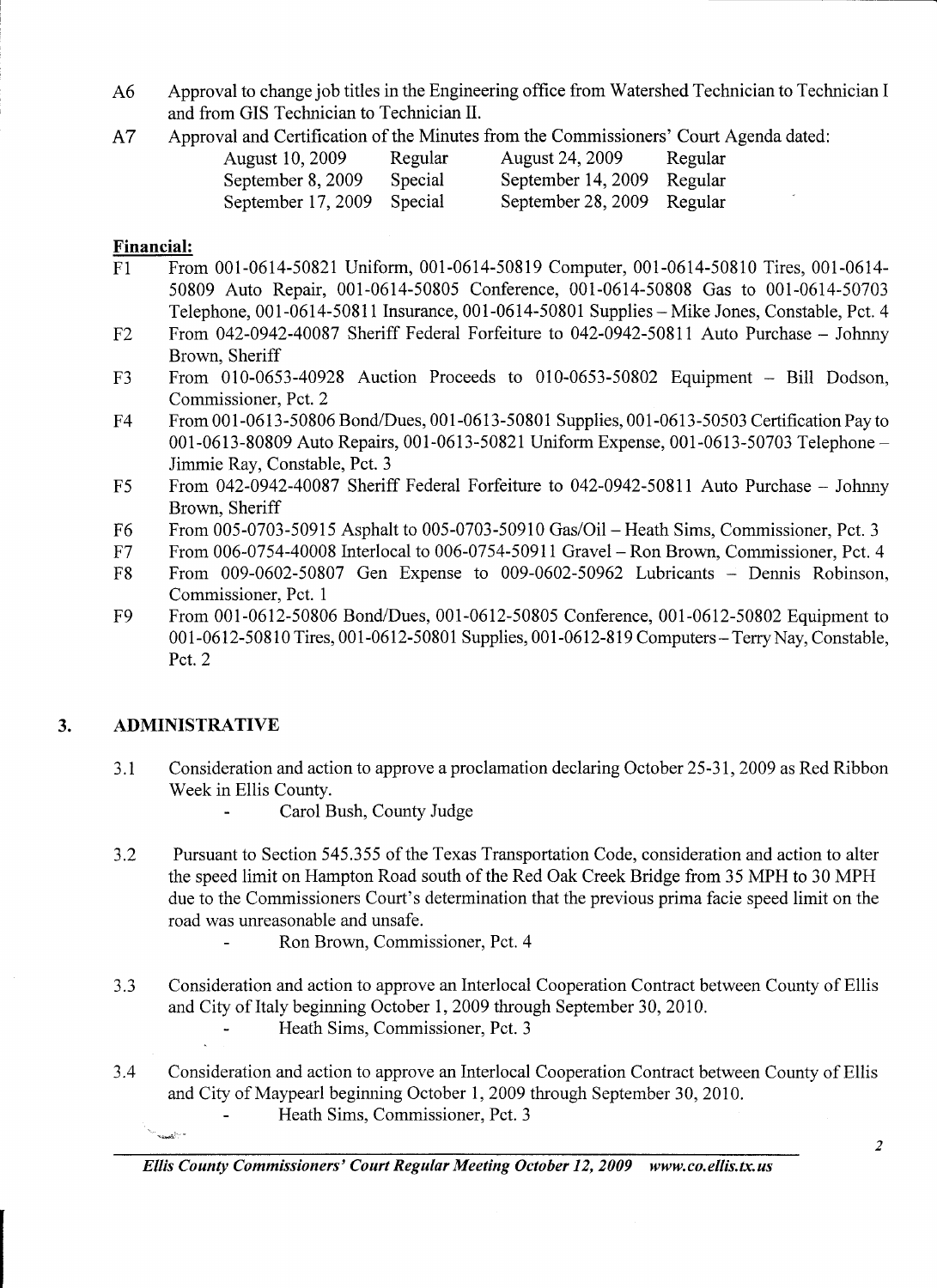- 3.5 Consideration and action to approve an Interlocal Cooperation Contract between County of Ellis and City of Milford beginning October 1,2009 through September 30, 2010.
	- Heath Sims, Commissioner, Pct. 3
- 3.6 Consideration and action to approve an Interlocal Cooperation Contract between County of Ellis and City of Waxahachie beginning October 1,2009 through September 30, 2010. Heath Sims, Commissioner, Pct. 3
- 3.7 Consideration and action to approve an Interlocal Cooperation Contract between County of Ellis and Italy ISD beginning October 1,2009 through September 30, 2010.
	- Heath Sims, Commissioner, Pct. 3
- 3.8 Consideration and action to approve an Interlocal Cooperation Contract between County of Ellis and Maypearl ISD beginning October 1,2009 through September 30, 2010. Heath Sims, Commissioner, Pct. 3
- 3.9 Consideration and action to approve an Interlocal Cooperation Contract between County of Ellis and Midlothian ISD beginning October 1,2009 through September 30, 2010. Heath Sims, Commissioner, Pct. 3  $\mathbf{r}$
- 3.10 Consideration and action to approve an Interlocal Cooperation Contract between County of Ellis and Milford ISD beginning October 1, 2009 through September 30,2010. Heath Sims, Commissioner, Pct. 3
- 3.11 Consideration and action to approve an Interlocal Cooperation Contract between County of Ellis and Waxahachie ISD beginning October 1,2009 through September 30,2010. Heath Sims, Commissioner, Pct. 3  $\overline{a}$
- 3.12 Consideration and action to nominate candidates (s) for the Board of Directors of the Ellis Central Appraisal District for the term of 2010-2011, according to the Texas Tax Code, Title 1, Subtitle B, Chapter 6, Subchapter A, Section 6.03 ..
	- Heath Sims, Commissioner, Pct. 3
- 3.13 Consideration and action to appoint two people to represent Ellis County on the Prairieland Groundwater Conservation District Board of Directors that was created by the 81stst Texas Legislature that will include Ellis, Hill, Johnson and Somervell counties. Heath Sims, Commissioner, Pct. 3

#### 4. DEPARTMENT OF COUNTY DEVELOPMENT

~'-=

# Consideration and action regarding the following presented by Delton Ake, Director Department of Development:

4.1 To grant a one time variance for County of Ellis Rules, Regulations and Specifications for Subdivisions and Manufactured Homes as it relates to road frontage requirement, Green Manor Addition lot 2B, Barton Road, Maypearl, TX., Carmelo Lopez Izaguirre, Pct. 3.

*Ellis County Commissioners' Court Regular Meeting October 12,2009 www.co.ellis.tx.us*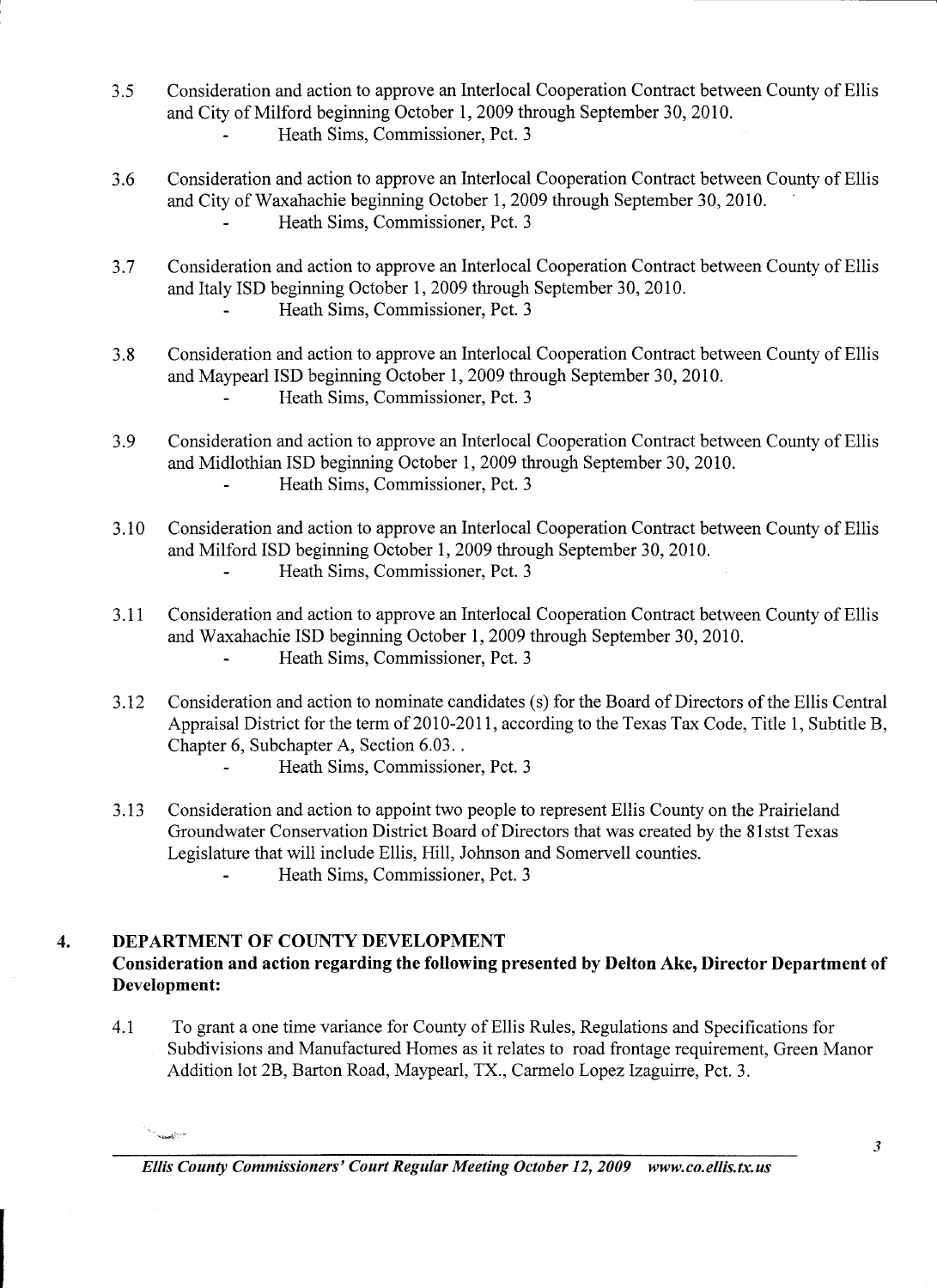4.2 To grant a one time variance for County of Ellis Rules, Regulations and Specifications for Subdivisions and Manufactured Homes as it relates to fire hydrant requirement, Green Manor Addition lot 2B, Barton Road, Maypearl, TX., Carmelo Lopez Izaguirre, Pct. 3.

# 5. ENGINEERING

# Consideration and action regarding the following presented by Joe White, County Engineer:

- 5.1 To contract with Davis and McDill for professional services involving easements, drafting and surveying for the Sub-Courthouse located in Ennis, the County Farm Development and the Adult Probation Building in Waxahachie.
- 5.2 To contract with AGTM Engineers for professional services for structural and foundation design of County Farm buildings and necessary modifications for the Adult Probation building located in Waxahachie.

# 6. PURCHASING

# Consideration and action regarding the following presented by Richard Denniston, Purchasing Agent:

- 6.1 To purchase, for the Sheriffs Office, three (3) 2010 Ford Explorer XLT SUVs through Buy Board from Philpot Motors. Seized money will pay for the purchase. Estimated cost of each vehicle will be \$26,490.00 for an estimated total of \$79,470.00.
- 6.2 To declare one (1) 1984 International Truck at Precinct 4 as surplus and authorize disposal at auction.
- 6.3 To purchase one (1) 2001 International Truck, Model 3700 from fleet Motors for a total cost of \$9,000, for Precinct 4.

# 7. RECESS TO CONVENE TO EXECUTIVE SESSION

# 8. EXECUTIVE SESSION

**Second Company** 

"The Commissioners' Court of Ellis County reserves the right to adjourn into Executive Session at any time during the course of this meeting to discuss any of the matters listed in this agenda, in the order deemed appropriate, as authorized by Texas Government Code §551.072, or to seek the advice of its attorney and/or other attorneys representing Ellis County on any matter in which the duty of the attorney to the - Commissioners' Court under the Texas Disciplinary Rules of Professional Conduct of the State Bar of Texas clearly conflicts with Texas Government Code Chapter 551 or as otherwise may be permitted under *§551.0n."* 

8.1 Pursuant to Section 551.072 of the Government Code, consultation with counsel regarding the possible sale or lease of real property "if deliberation in an open meeting would have a detrimental effect on the position of the governmental body in negotiations with a third person".

# 9. ADJOURNMENT OF EXECUTIVE SESSION